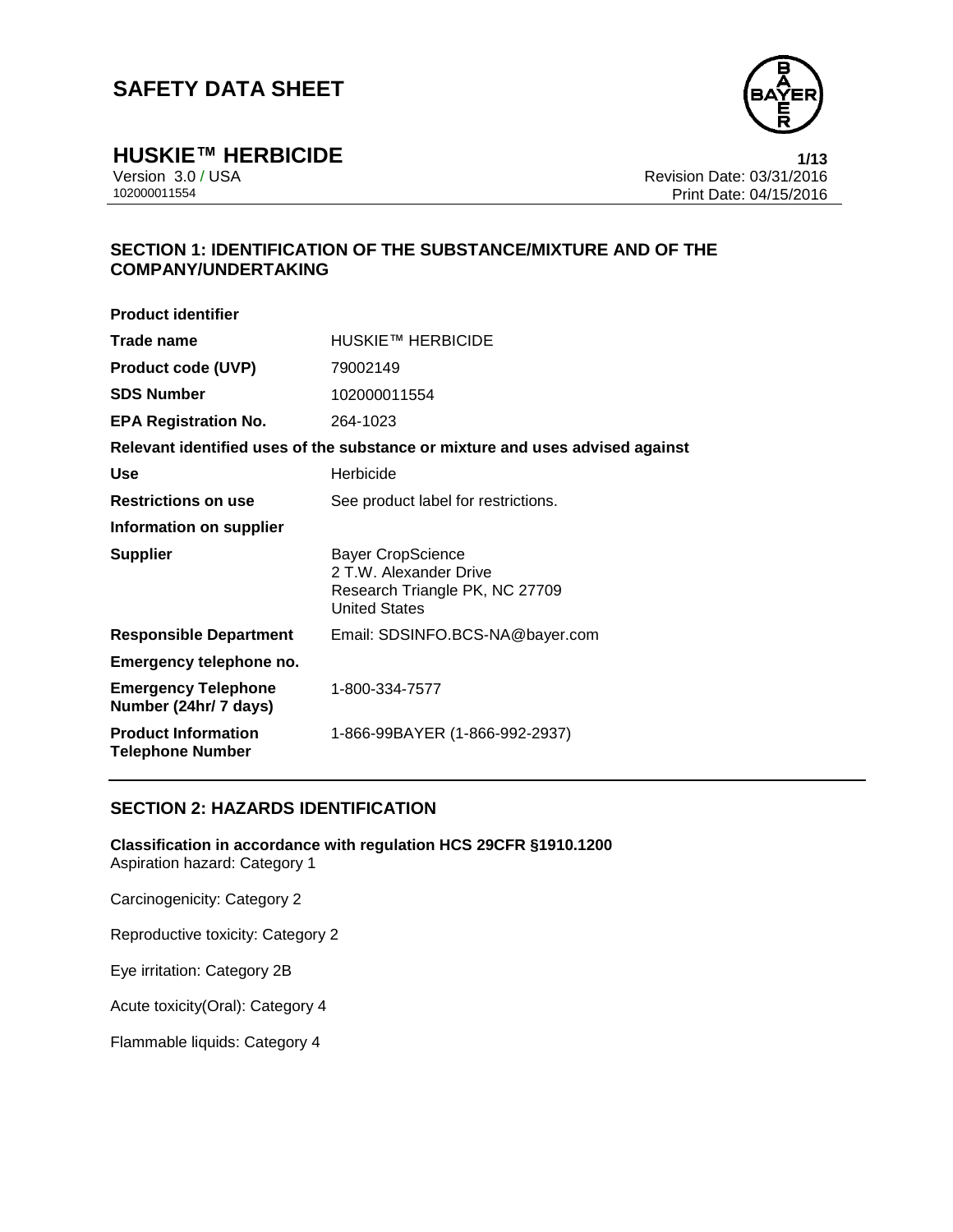

**HUSKIE™ HERBICIDE 2/13**

Version 3.0 / USA Revision Date: 03/31/2016<br>102000011554<br>Print Date: 04/15/2016 Print Date: 04/15/2016



**Signal word**: Danger

#### **Hazard statements**

May be fatal if swallowed and enters airways. Suspected of causing cancer. Suspected of damaging fertility or the unborn child. Causes eye irritation. Harmful if swallowed. Combustible liquid

#### **Precautionary statements**

Obtain special instructions before use. Do not handle until all safety precautions have been read and understood. Wear protective gloves/protective clothing/eye protection/face protection. Wash thoroughly after handling. Do not eat, drink or smoke when using this product. Keep away from heat/sparks/open flames/hot surfaces. No smoking. IF SWALLOWED: Immediately call a POISON CENTER/doctor/ physician. Do NOT induce vomiting. Rinse mouth. IF exposed or concerned: Get medical advice/ attention. IF IN EYES: Rinse cautiously with water for several minutes. Remove contact lenses, if present and easy to do. Continue rinsing. If eye irritation persists: Get medical advice/ attention. In case of fire: Use dry sand, dry chemical or alcohol-resistant foam to extinguish. Store locked up. Store in a well-ventilated place. Keep cool. Dispose of contents/container in accordance with local regulation.

### **Hazards Not Otherwise Classified (HNOC)**

No other hazards known.

### **SECTION 3: COMPOSITION/INFORMATION ON INGREDIENTS**

| <b>Hazardous Component Name</b> | CAS-No.       | <b>Concentration % by weight</b> |
|---------------------------------|---------------|----------------------------------|
| Pyrasulfotole                   | 365400-11-9   | 3.3                              |
| Bromoxynil octanoate            | 1689-99-2     | 13.4                             |
| Bromoxynil heptanoate           | 56634-95-8    | 12.9                             |
| Mefenpyr-diethyl                | 135590-91-9   | 0.83                             |
| Naphthalene                     | $91 - 20 - 3$ | 5.09                             |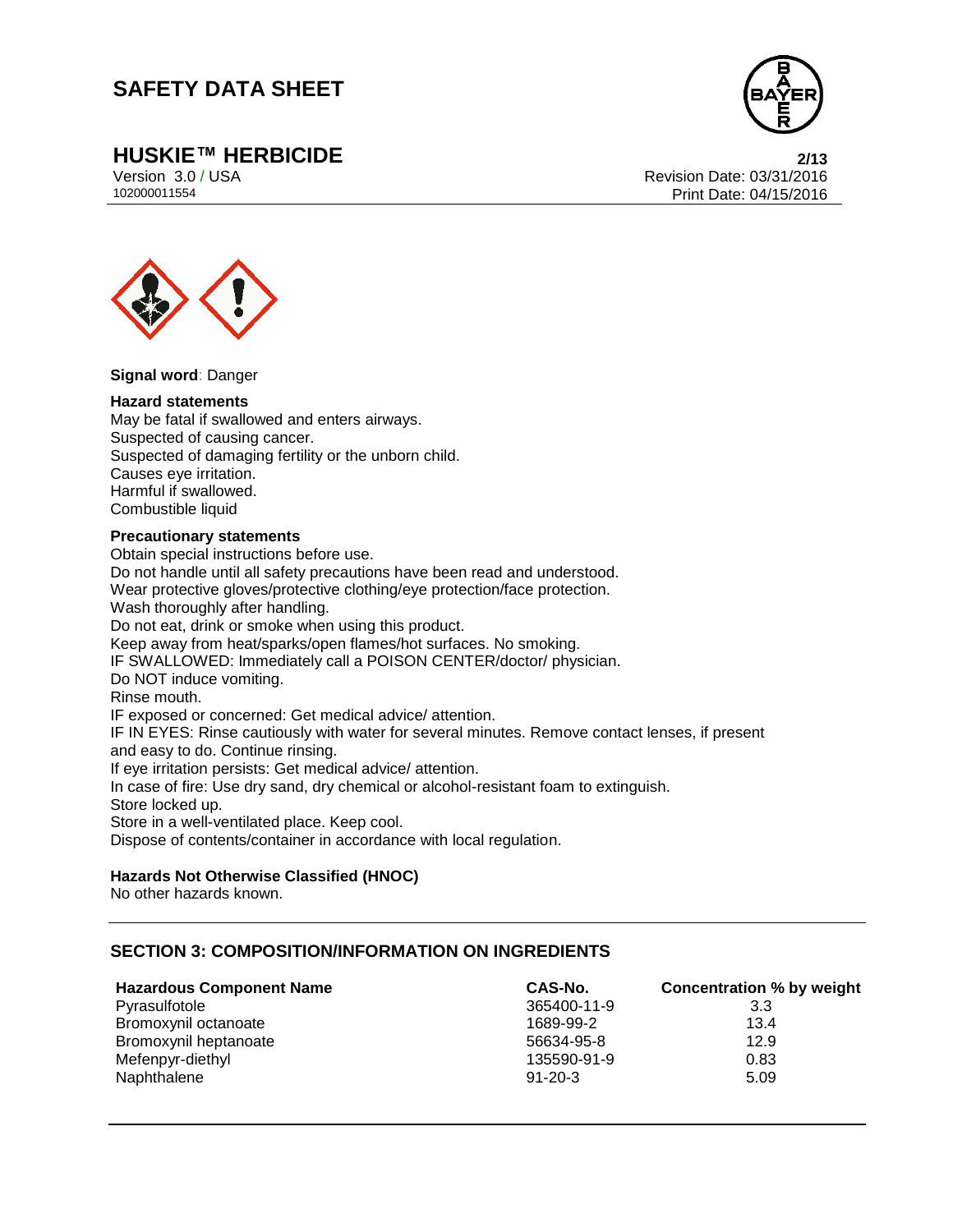

**HUSKIE™ HERBICIDE**<br>Version 3.0 / USA **1999 120 13/13**<br>Revision Date: 03/31/2016 Version 3.0 / USA Revision Date: 03/31/2016<br>102000011554<br>Print Date: 04/15/2016 Print Date: 04/15/2016

## **SECTION 4: FIRST AID MEASURES**

| <b>Description of first aid measures</b>                                   |                                                                                                                                                                                                                                                                                                           |  |  |
|----------------------------------------------------------------------------|-----------------------------------------------------------------------------------------------------------------------------------------------------------------------------------------------------------------------------------------------------------------------------------------------------------|--|--|
| <b>General advice</b>                                                      | When possible, have the product container or label with you when<br>calling a poison control center or doctor or going for treatment.                                                                                                                                                                     |  |  |
| <b>Inhalation</b>                                                          | Move to fresh air. If person is not breathing, call 911 or an ambulance,<br>then give artificial respiration, preferably mouth-to-mouth if possible.<br>Call a physician or poison control center immediately.                                                                                            |  |  |
| <b>Skin contact</b>                                                        | Take off contaminated clothing and shoes immediately. Wash off<br>immediately with plenty of water for at least 15 minutes. Call a<br>physician or poison control center immediately.                                                                                                                     |  |  |
| Eye contact                                                                | Hold eye open and rinse slowly and gently with water for 15-20<br>minutes. Remove contact lenses, if present, after the first 5 minutes,<br>then continue rinsing eye. Call a physician or poison control center<br>immediately.                                                                          |  |  |
| Ingestion                                                                  | Call a physician or poison control center immediately. Rinse out mouth<br>and give water in small sips to drink. DO NOT induce vomiting unless<br>directed to do so by a physician or poison control center. Never give<br>anything by mouth to an unconscious person. Do not leave victim<br>unattended. |  |  |
|                                                                            | Most important symptoms and effects, both acute and delayed                                                                                                                                                                                                                                               |  |  |
| <b>Symptoms</b>                                                            | Aspiration may cause pulmonary oedema and pneumonitis.                                                                                                                                                                                                                                                    |  |  |
| Indication of any immediate medical attention and special treatment needed |                                                                                                                                                                                                                                                                                                           |  |  |
| <b>Risks</b>                                                               | Contains hydrocarbon solvents. May pose an aspiration pneumonia<br>hazard.                                                                                                                                                                                                                                |  |  |
| <b>Treatment</b>                                                           | Appropriate supportive and symptomatic treatment as indicated by the<br>patient's condition is recommended. There is no specific antidote.                                                                                                                                                                |  |  |

## **SECTION 5: FIREFIGHTING MEASURES**

| <b>Extinguishing media</b>                                         |                                                                                                             |  |  |
|--------------------------------------------------------------------|-------------------------------------------------------------------------------------------------------------|--|--|
| <b>Suitable</b>                                                    | Water, Alcohol-resistant foam, Dry powder, Carbon dioxide (CO2)                                             |  |  |
| Unsuitable                                                         | None known.                                                                                                 |  |  |
| <b>Special hazards arising</b><br>from the substance or<br>mixture | Dangerous gases are evolved in the event of a fire.                                                         |  |  |
| <b>Advice for firefighters</b>                                     |                                                                                                             |  |  |
| <b>Special protective</b><br>equipment for firefighters            | Firefighters should wear NIOSH approved self-contained breathing<br>apparatus and full protective clothing. |  |  |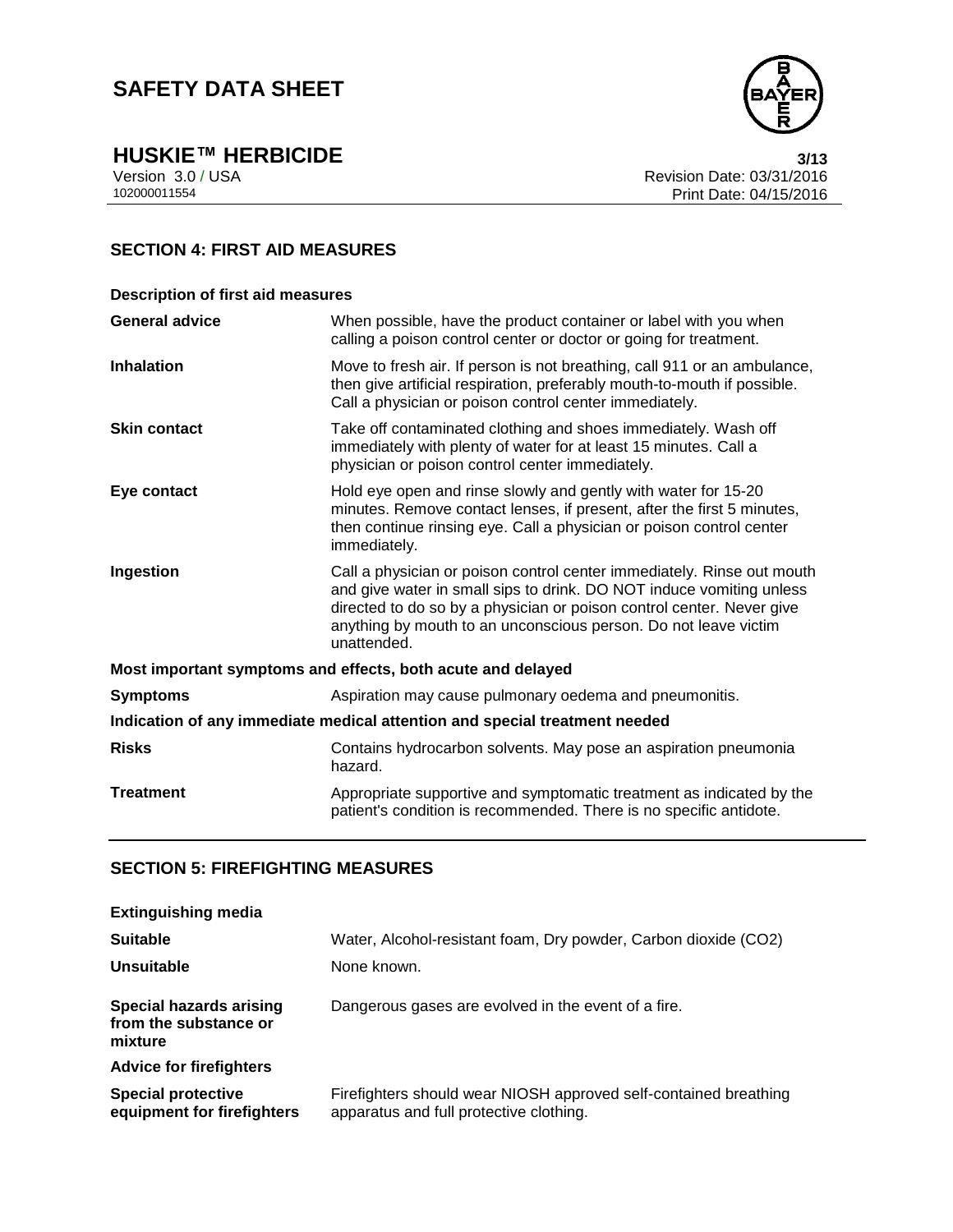

**HUSKIE™ HERBICIDE**<br>Version 3.0 / USA *4/13*<br>Revision Date: 03/31/2016 Version 3.0 / USA Revision Date: 03/31/2016<br>102000011554<br>Print Date: 04/15/2016 Print Date: 04/15/2016

| <b>Further information</b>                             | Evacuate personnel to safe areas. Avoid contact with spilled product or<br>contaminated surfaces. Keep out of smoke. Fight fire from upwind<br>position. Do not allow run-off from fire fighting to enter drains or water<br>courses. |
|--------------------------------------------------------|---------------------------------------------------------------------------------------------------------------------------------------------------------------------------------------------------------------------------------------|
| <b>Flash point</b><br><b>Auto-ignition temperature</b> | 90 °C.<br>No data available                                                                                                                                                                                                           |
| <b>Lower explosion limit</b>                           | No data available                                                                                                                                                                                                                     |
| <b>Upper explosion limit</b>                           | No data available                                                                                                                                                                                                                     |
| <b>Explosivity</b>                                     | Not applicable                                                                                                                                                                                                                        |

### **SECTION 6: ACCIDENTAL RELEASE MEASURES**

|                                                       | Personal precautions, protective equipment and emergency procedures                                                                                                                                                                                                                                                                                                                      |  |  |
|-------------------------------------------------------|------------------------------------------------------------------------------------------------------------------------------------------------------------------------------------------------------------------------------------------------------------------------------------------------------------------------------------------------------------------------------------------|--|--|
| <b>Precautions</b>                                    | Keep unauthorized people away. Avoid contact with spilled product or<br>contaminated surfaces. Use personal protective equipment. Evacuate<br>and isolate spill area.                                                                                                                                                                                                                    |  |  |
| Methods and materials for containment and cleaning up |                                                                                                                                                                                                                                                                                                                                                                                          |  |  |
| Methods for cleaning up                               | Dike area to prevent runoff. Soak up with inert absorbent material<br>(e.g. sand, silica gel, acid binder, universal binder, sawdust). Collect<br>and transfer the product into a properly labelled and tightly closed<br>container. Contaminated soil may have to be removed and disposed.<br>Clean contaminated floors and objects thoroughly, observing<br>environmental regulations. |  |  |
| <b>Additional advice</b>                              | Do not allow to enter soil, waterways or waste water canal. Do not<br>allow product to contact non-target plants.                                                                                                                                                                                                                                                                        |  |  |
| Reference to other sections                           | Information regarding safe handling, see section 7.<br>Information regarding personal protective equipment, see section 8.<br>Information regarding waste disposal, see section 13.                                                                                                                                                                                                      |  |  |

### **SECTION 7: HANDLING AND STORAGE**

| <b>Precautions for safe handling</b>                      |                                                                                                                                                                                                                                                    |  |  |  |
|-----------------------------------------------------------|----------------------------------------------------------------------------------------------------------------------------------------------------------------------------------------------------------------------------------------------------|--|--|--|
| Advice on safe handling                                   | Handle and open container in a manner as to prevent spillage. Use only<br>in area provided with appropriate exhaust ventilation. Maintain exposure<br>levels below the exposure limit through the use of general and local<br>exhaust ventilation. |  |  |  |
| <b>Advice on protection</b><br>against fire and explosion | Keep away from heat and sources of ignition.                                                                                                                                                                                                       |  |  |  |
| Hygiene measures                                          | Wash hands thoroughly with soap and water after handling and before<br>eating, drinking, chewing gum, using tobacco, using the toilet or<br>applying cosmetics.                                                                                    |  |  |  |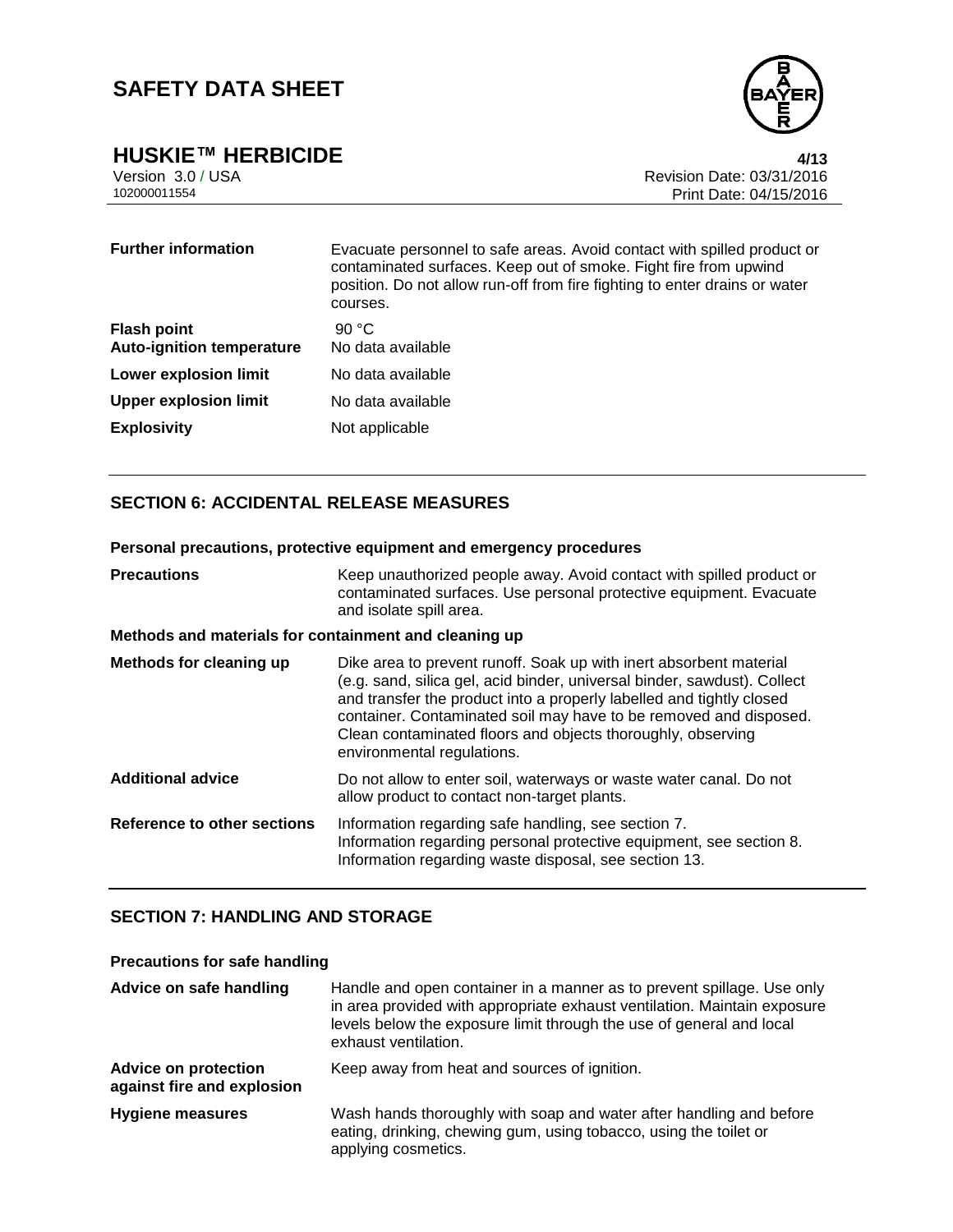

# **HUSKIE™ HERBICIDE 5/13**

Version 3.0 / USA Revision Date: 03/31/2016 Print Date: 04/15/2016

> Remove Personal Protective Equipment (PPE) immediately after handling this product. Remove and wash contaminated gloves, including the inside, before re-use. Remove soiled clothing immediately and clean thoroughly before using again. Wash thoroughly and put on clean clothing.

#### **Conditions for safe storage, including any incompatibilities**

**Requirements for storage areas and containers** Store in a cool, dry place and in such a manner as to prevent cross contamination with other crop protection products, fertilizers, food, and feed. Store in original container. Store in a place accessible by authorized persons only.

### **SECTION 8: EXPOSURE CONTROLS/PERSONAL PROTECTION**

#### **Control parameters**

| <b>Components</b>    | CAS-No.       | <b>Control parameters</b>           | <b>Update</b> | <b>Basis</b>       |
|----------------------|---------------|-------------------------------------|---------------|--------------------|
| Pyrasulfotole        | 365400-11-9   | $0.3$ mg/m $3$<br>(TWA)             |               | OES BCS*           |
| Bromoxynil octanoate | 1689-99-2     | $\overline{0.2}1$ mg/m3<br>(SK-SEN) |               | OES BCS*           |
| Mefenpyr-diethyl     | 135590-91-9   | $10$ mg/m $3$<br>(TWA)              |               | OES BCS*           |
| Naphthalene          | $91 - 20 - 3$ | 10 ppm<br>(TWA)                     | 02 2012       | <b>ACGIH</b>       |
| Naphthalene          | $91 - 20 - 3$ | 50 mg/m3/10 ppm<br>(REL)            | 2010          | <b>NIOSH</b>       |
| Naphthalene          | $91 - 20 - 3$ | 75 mg/m3/15 ppm<br>(STEL)           | 2010          | <b>NIOSH</b>       |
| Naphthalene          | $91 - 20 - 3$ | 50 mg/m3/10 ppm<br>(PEL)            | 02 2006       | OSHA <sub>Z1</sub> |
| Naphthalene          | $91 - 20 - 3$ | 50 mg/m3/10 ppm<br>(TWA)            | 1989          | OSHA Z1A           |
| Naphthalene          | $91 - 20 - 3$ | 75 mg/m3/15 ppm<br>(STEL)           | 1989          | OSHA Z1A           |
| Naphthalene          | $91 - 20 - 3$ | 50 mg/m3/10 ppm<br>(TWA)            | 06 2008       | TN OEL             |
| Naphthalene          | $91 - 20 - 3$ | 75 mg/m3/15 ppm<br>(STEL)           | 06 2008       | TN OEL             |
| Naphthalene          | $91 - 20 - 3$ | 200ug/m3<br>(ST ESL)                | 02 2013       | <b>TX ESL</b>      |
| Naphthalene          | $91 - 20 - 3$ | 50ug/m3<br>(AN ESL)                 | 07 2011       | <b>TX ESL</b>      |
| Naphthalene          | $91 - 20 - 3$ | 38ppb<br>(ST ESL)                   | 02 2013       | <b>TX ESL</b>      |
| Naphthalene          | $91 - 20 - 3$ | 10ppb<br>(AN ESL)                   | 07 2011       | <b>TX ESL</b>      |
| Naphthalene          | $91 - 20 - 3$ | 0.5 mg/m3/0.1 ppm                   | 10 2014       | US CA OEL          |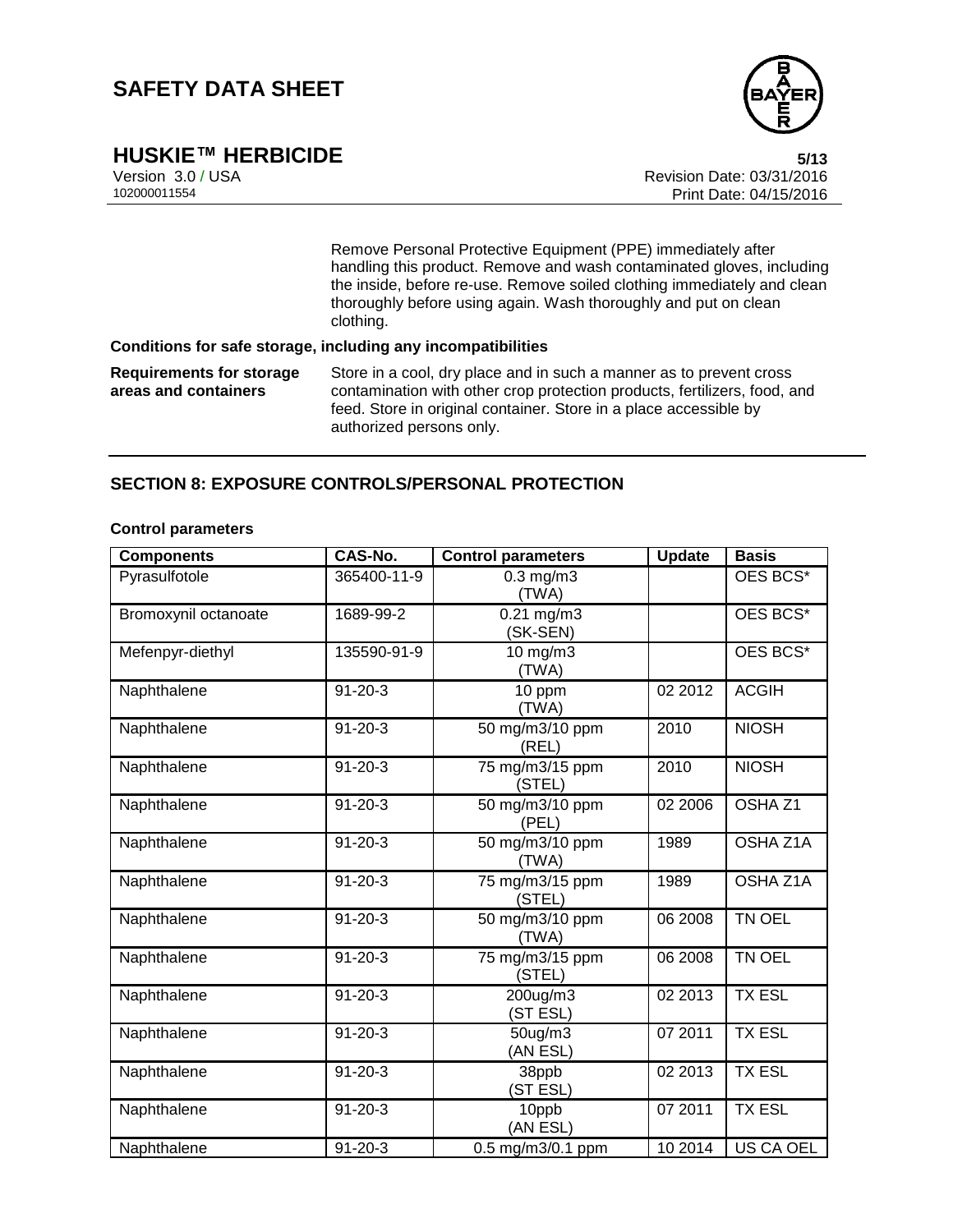

**HUSKIE™ HERBICIDE 6/13**

Version 3.0 / USA Revision Date: 03/31/2016 Print Date: 04/15/2016

|             |               | 'TWA PEL. |          |
|-------------|---------------|-----------|----------|
| Naphthalene | $91 - 20 - 3$ | 10 ppm    | OES BCS* |
|             |               | TLV)      |          |

\*OES BCS: Internal Bayer CropScience "Occupational Exposure Standard"

#### **Exposure controls**

### **Personal protective equipment**

In normal use and handling conditions please refer to the label and/or leaflet. In all other cases the following recommendations would apply.

| <b>Respiratory protection</b>      | When respirators are required, select NIOSH approved equipment<br>based on actual or potential airborne concentrations and in<br>accordance with the appropriate regulatory standards and/or industry<br>recommendations.                                                |  |
|------------------------------------|--------------------------------------------------------------------------------------------------------------------------------------------------------------------------------------------------------------------------------------------------------------------------|--|
| <b>Hand protection</b>             | Chemical resistant nitrile rubber gloves                                                                                                                                                                                                                                 |  |
| Eye protection                     | Tightly fitting safety goggles                                                                                                                                                                                                                                           |  |
| Skin and body protection           | Wear long-sleeved shirt and long pants and shoes plus socks.                                                                                                                                                                                                             |  |
| <b>General protective measures</b> | Use only in area provided with appropriate exhaust ventilation.<br>Follow manufacturer's instructions for cleaning/maintaining PPE. If<br>no such instructions for washables, use detergent and warm/tepid<br>water.<br>Keep and wash PPE separately from other laundry. |  |

### **SECTION 9. PHYSICAL AND CHEMICAL PROPERTIES**

| Appearance                                              | beige to brown                         |
|---------------------------------------------------------|----------------------------------------|
| <b>Physical State</b>                                   | Liquid clear                           |
| Odor                                                    | aromatic solvent-like                  |
| <b>Odour Threshold</b>                                  | No data available                      |
| рH                                                      | ca. 3.9 at 10 $%$                      |
| <b>Vapor Pressure</b>                                   | No data available                      |
| Vapor Density (Air = 1)                                 | No data available                      |
| <b>Density</b>                                          | 1.14 g/cm <sup>3</sup> at 20 °C        |
| <b>Evaporation rate</b>                                 | No data available                      |
| <b>Boiling Point</b><br><b>Melting / Freezing Point</b> | No data available<br>No data available |
| <b>Water solubility</b>                                 | No data available                      |
| Solubility in other solvents                            | No data available                      |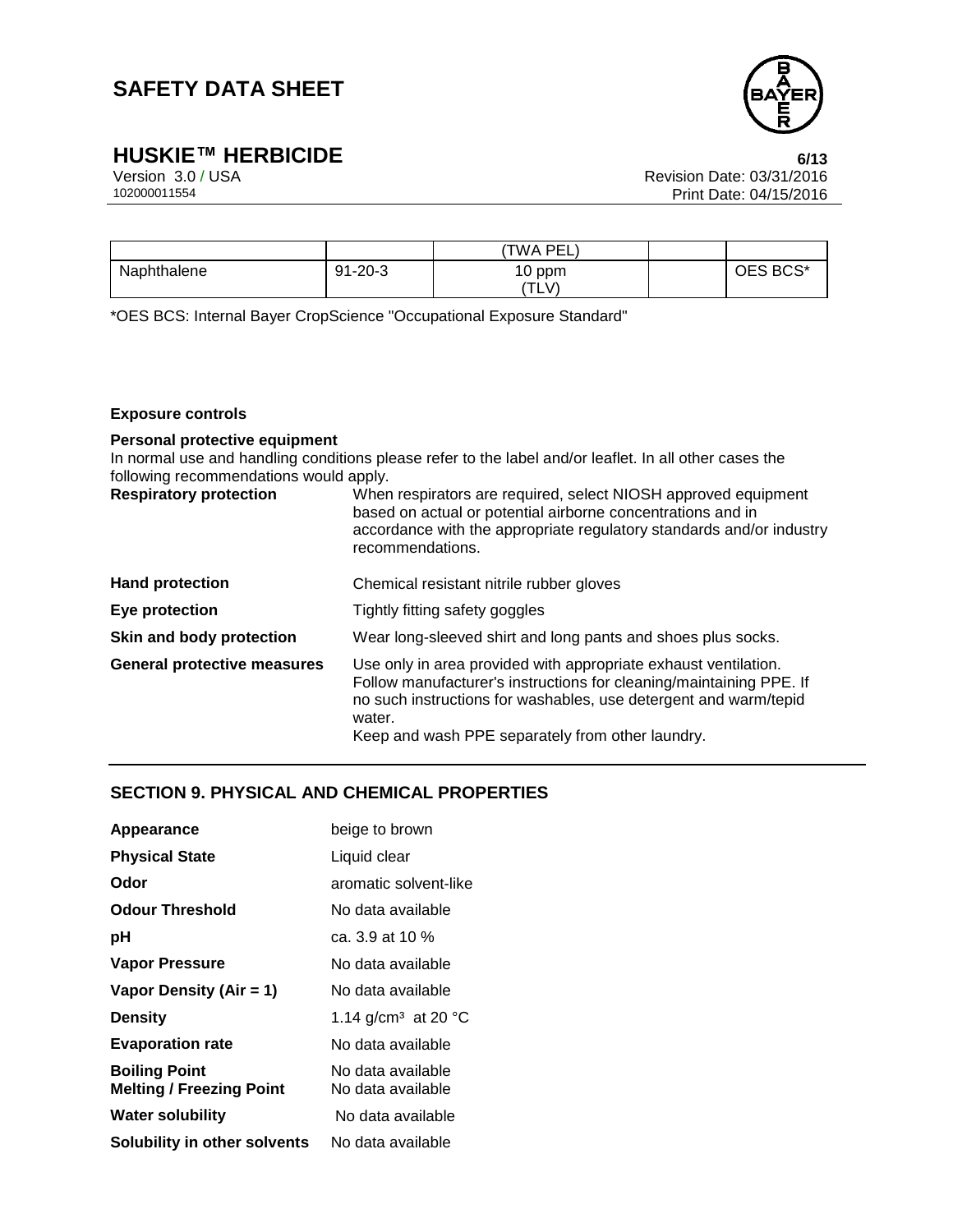**HUSKIE™ HERBICIDE**<br>Version 3.0 / USA *T***/13<br>Revision Date: 03/31/2016** Version 3.0 / USA Revision Date: 03/31/2016<br>102000011554<br>Print Date: 04/15/2016 Print Date: 04/15/2016

| <b>Minimum Ignition Energy</b>                         | Not applicable                |
|--------------------------------------------------------|-------------------------------|
| <b>Decomposition</b><br>temperature                    | Not applicable                |
| <b>Partition coefficient: n-</b><br>octanol/water      | No data available             |
| Viscosity                                              | 19.8 mPa.s at $25 \text{ °C}$ |
| <b>Flash point</b><br><b>Auto-ignition temperature</b> | 90 °C<br>No data available    |
| <b>Lower explosion limit</b>                           | No data available             |
| <b>Upper explosion limit</b>                           | No data available             |
| <b>Explosivity</b>                                     | Not applicable                |

### **SECTION 10: STABILITY AND REACTIVITY**

| <b>Thermal decomposition</b><br><b>Chemical stability</b> | Not applicable<br>Stable under normal conditions.                                       |
|-----------------------------------------------------------|-----------------------------------------------------------------------------------------|
| <b>Possibility of hazardous</b><br>reactions              | No hazardous reactions when stored and handled according to<br>prescribed instructions. |
| <b>Conditions to avoid</b>                                | Heat, flames and sparks.                                                                |
| Incompatible materials                                    | No data available                                                                       |
| <b>Hazardous decomposition</b><br>products                | No decomposition products expected under normal conditions of use.                      |

### **SECTION 11: TOXICOLOGICAL INFORMATION**

| <b>Exposure routes</b>               | Eye contact, Skin Absorption, Ingestion, Inhalation              |  |  |
|--------------------------------------|------------------------------------------------------------------|--|--|
| <b>Immediate Effects</b><br>Eye      | Moderate eye irritation.                                         |  |  |
| <b>Skin</b>                          | Harmful if absorbed through skin.                                |  |  |
| Ingestion                            | May be fatal if swallowed.                                       |  |  |
| <b>Inhalation</b>                    | Harmful if inhaled.                                              |  |  |
| Information on toxicological effects |                                                                  |  |  |
| <b>Acute oral toxicity</b>           | LD50 (female Rat) $>$ 300 - < 2,000 mg/kg                        |  |  |
| <b>Acute inhalation toxicity</b>     | LC50 (male/female combined Rat) $>$ 5 mg/l<br>Exposure time: 4 h |  |  |

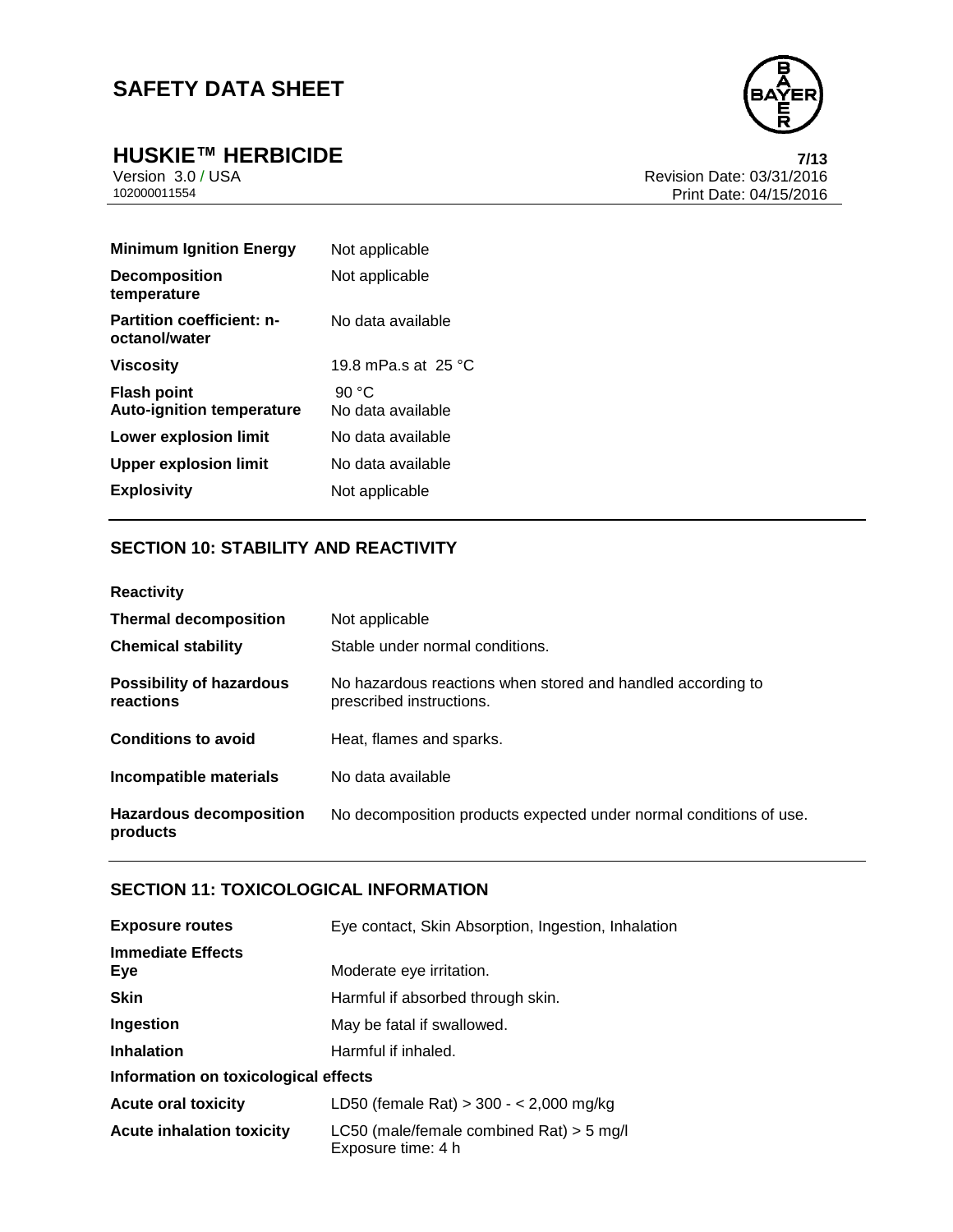# **HUSKIE™ HERBICIDE 8/13**



Version 3.0 / USA Revision Date: 03/31/2016 102000011554 Print Date: 04/15/2016

|                              | Highest attainable concentration.                                                                                                                |
|------------------------------|--------------------------------------------------------------------------------------------------------------------------------------------------|
|                              | LC50 (male/female combined Rat) > 20 mg/l<br>Exposure time: 1 h<br>Determined in the form of liquid aerosol.<br>Extrapolated from the 4 hr LC50. |
| <b>Acute dermal toxicity</b> | LD50 (male/female combined Rat) $>$ 4,000 mg/kg                                                                                                  |
| <b>Skin irritation</b>       | Mild skin irritation. (Rabbit)                                                                                                                   |
| <b>Eye irritation</b>        | Moderate eye irritation. (Rabbit)                                                                                                                |
| <b>Sensitisation</b>         | Non-sensitizing. (Guinea pig)                                                                                                                    |

#### **Assessment repeated dose toxicity**

Pyrasulfotole did not cause specific target organ toxicity in experimental animal studies. Bromoxynil octanoate caused specific target organ toxicity in experimental animal studies in the following organ(s): Liver. The observed effects do not appear to be relevant for humans. Bromoxynil heptanoate caused specific target organ toxicity in experimental animal studies in the following organ(s): Liver. The observed effects do not appear to be relevant for humans. Mefenpyr-diethyl did not cause specific target organ toxicity in experimental animal studies.

Determined in the form of liquid aerosol.

#### **Assessment mutagenicity**

Pyrasulfotole was not genotoxic in a battery of in vitro and in vivo tests.

Bromoxynil octanoate was not mutagenic or genotoxic based on the overall weight of evidence in a battery of in vitro and in vivo tests.

Bromoxynil heptanoate was not mutagenic or genotoxic based on the overall weight of evidence in a battery of in vitro and in vivo tests.

Mefenpyr-diethyl was not mutagenic or genotoxic in a battery of in vitro and in vivo tests.

#### **Assessment carcinogenicity**

Pyrasulfotole caused at high dose levels an increased incidence of tumours in the following organ(s): Cornea, urinary bladder. The mechanism that triggers tumours in rodents and the type of tumours observed are not relevant to humans.

Bromoxynil octanoate caused at high dose levels an increased incidence of tumours in the following organ(s): Liver. The mechanism of tumour formation is not considered to be relevant to man. Bromoxynil heptanoate caused at high dose levels an increased incidence of tumours in mice in the following organ(s): Liver. The mechanism of tumour formation is not considered to be relevant to man. Mefenpyr-diethyl was not carcinogenic in lifetime feeding studies in rats and mice.

| А∪ып        |               |                        |
|-------------|---------------|------------------------|
| Naphthalene | $91 - 20 - 3$ | Group A3               |
| <b>NTP</b>  |               |                        |
| Naphthalene | $91 - 20 - 3$ |                        |
| <b>IARC</b> |               |                        |
| Naphthalene | $91 - 20 - 3$ | Overall evaluation: 2B |
| <b>OSHA</b> |               |                        |
|             |               |                        |

None.

**ACGIH**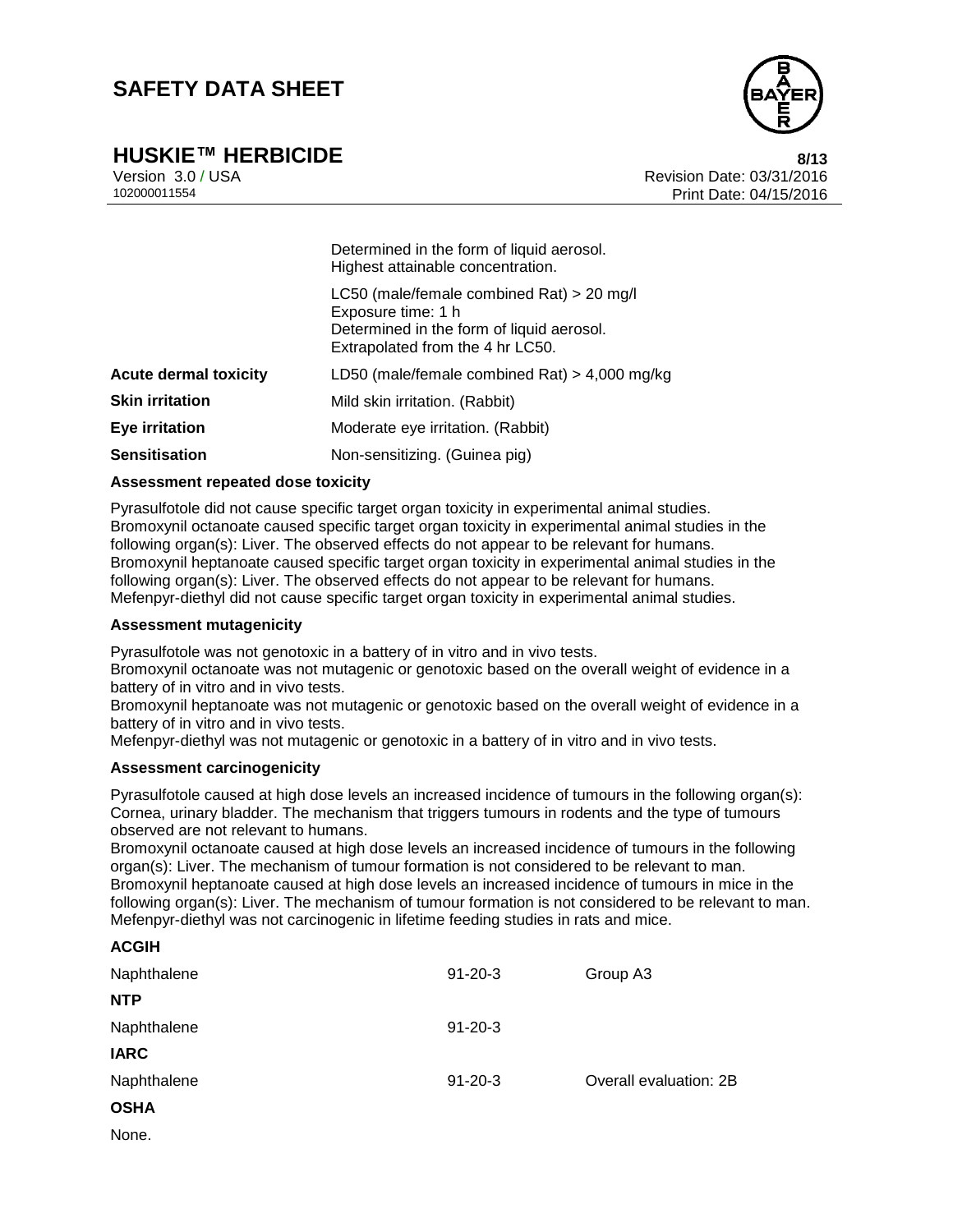

# **HUSKIE™ HERBICIDE 9/13**

Version 3.0 / USA Revision Date: 03/31/2016 Print Date: 04/15/2016

#### **Assessment toxicity to reproduction**

Pyrasulfotole did not cause reproductive toxicity in a two-generation study in rats. Bromoxynil octanoate did not cause reproductive toxicity in a two-generation study in rats. Bromoxynil heptanoate did not cause reproductive toxicity in a two-generation study in rats. Mefenpyr-diethyl did not cause reproductive toxicity in a two-generation study in rats.

#### **Assessment developmental toxicity**

Pyrasulfotole did not cause developmental toxicity in rats and rabbits.

Bromoxynil octanoate caused a delayed foetal growth, an increased incidence of non-specific malformations. Bromoxynil octanoate caused developmental toxicity only at dose levels toxic to the dams.

Bromoxynil heptanoate caused developmental toxicity only at dose levels toxic to the dams. Bromoxynil heptanoate caused a delayed foetal growth, an increased incidence of non-specific malformations.

Mefenpyr-diethyl caused developmental toxicity only at dose levels toxic to the dams. The developmental effects seen with Mefenpyr-diethyl are related to maternal toxicity.

#### **Further information**

Acute toxicity studies have been bridged from a similar formulation(s). The non-acute information pertains to the active ingredient(s).

### **SECTION 12: ECOLOGICAL INFORMATION**

| <b>Toxicity to fish</b>                     | LC50 (Lepomis macrochirus (Bluegill sunfish)) 0.029 mg/l<br>Exposure time: 96 h<br>The value mentioned relates to the active ingredient bromoxynil<br>octanoate.                                                        |
|---------------------------------------------|-------------------------------------------------------------------------------------------------------------------------------------------------------------------------------------------------------------------------|
|                                             | LC50 (Lepomis macrochirus (Bluegill sunfish)) 0.029 mg/l<br>Exposure time: 96 h<br>The value mentioned relates to the active ingredient bromoxynil<br>heptanoate.                                                       |
| <b>Toxicity to aquatic</b><br>invertebrates | EC50 (Daphnia magna (Water flea)) 0.046 mg/l<br>Exposure time: 48 h<br>The value mentioned relates to the active ingredient bromoxynil<br>octanoate.                                                                    |
|                                             | EC50 (Daphnia magna (Water flea)) 0.031 mg/l<br>Exposure time: 48 h<br>The value mentioned relates to the active ingredient bromoxynil<br>heptanoate.                                                                   |
| <b>Toxicity to aquatic plants</b>           | EC50 (Navicula pelliculosa (Freshwater diatom)) 0.043 mg/l<br>Exposure time: 120 h<br>The value mentioned relates to the active ingredient bromoxynil<br>octanoate.<br>EC50 (Lemna gibba (gibbous duckweed)) 0.073 mg/l |
|                                             |                                                                                                                                                                                                                         |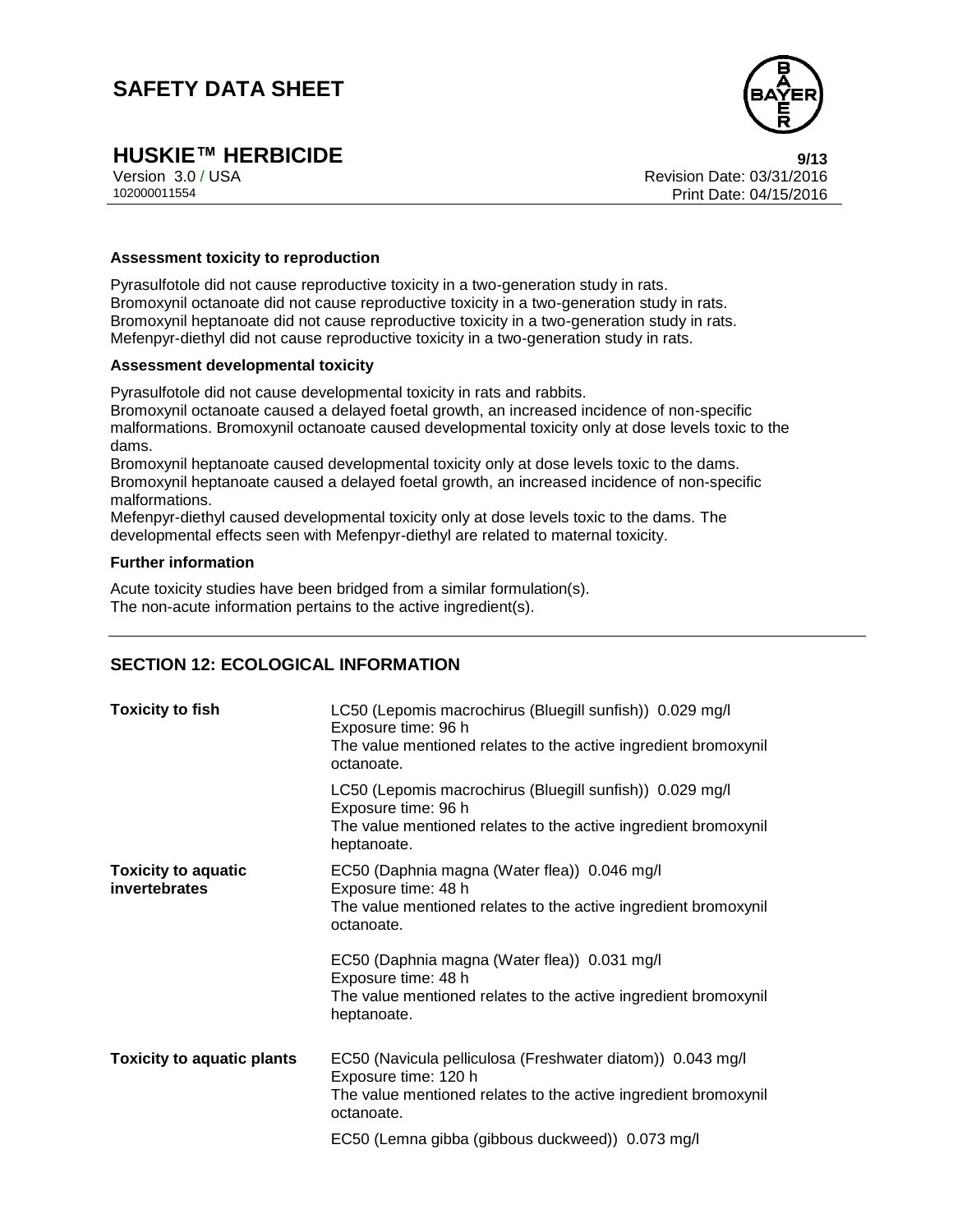

**HUSKIE™ HERBICIDE**<br>Version 3.0 / USA **10/13**<br>Revision Date: 03/31/2016 Version 3.0 / USA Revision Date: 03/31/2016<br>102000011554<br>Print Date: 04/15/2016 Print Date: 04/15/2016

|                                  | The value mentioned relates to the active ingredient bromoxynil<br>octanoate.                                                                                                                                                                                                                                                                                                                                                                                                    |
|----------------------------------|----------------------------------------------------------------------------------------------------------------------------------------------------------------------------------------------------------------------------------------------------------------------------------------------------------------------------------------------------------------------------------------------------------------------------------------------------------------------------------|
| <b>Biodegradability</b>          | Pyrasulfotole:<br>Not rapidly biodegradable<br>Bromoxynil octanoate:<br>Not rapidly biodegradable<br>Bromoxynil heptanoate:<br>Not rapidly biodegradable<br>Mefenpyr-diethyl:<br>Not rapidly biodegradable                                                                                                                                                                                                                                                                       |
| Koc                              | Pyrasulfotole: Koc: 20 - 213<br>Bromoxynil octanoate: Koc: 639<br>Bromoxynil heptanoate: Koc: ca. 600<br>Mefenpyr-diethyl: Koc: 625                                                                                                                                                                                                                                                                                                                                              |
| <b>Bioaccumulation</b>           | Pyrasulfotole:<br>Does not bioaccumulate.<br>Bromoxynil octanoate: Bioconcentration factor (BCF) 230<br>Does not bioaccumulate.<br>Bromoxynil heptanoate:<br>No data available, Does not bioaccumulate.<br>Mefenpyr-diethyl: Bioconcentration factor (BCF) 232<br>Does not bioaccumulate.                                                                                                                                                                                        |
| <b>Mobility in soil</b>          | Pyrasulfotole: Moderately mobile in soils<br>Bromoxynil octanoate: Slightly mobile in soils<br>Bromoxynil heptanoate: Slightly mobile in soils<br>Mefenpyr-diethyl: Slightly mobile in soils                                                                                                                                                                                                                                                                                     |
| <b>Environmental precautions</b> | Do not apply directly to water, to areas where surface water is present<br>or to intertidal areas below the mean high water mark.<br>Do not allow to get into surface water, drains and ground water.<br>Do not contaminate surface or ground water by cleaning equipment or<br>disposal of wastes, including equipment wash water.<br>Do not apply when weather conditions favor runoff or drift.<br>Drift or runoff from treated areas may adversely affect non-target plants. |

### **SECTION 13: DISPOSAL CONSIDERATIONS**

### **Waste treatment methods**

| <b>Product</b>                | Dispose in accordance with all local, state/provincial and federal<br>regulations.<br>Do not contaminate water, food, or feed by disposal.<br>Never place unused product down any indoor or outdoor drain. |
|-------------------------------|------------------------------------------------------------------------------------------------------------------------------------------------------------------------------------------------------------|
| <b>Contaminated packaging</b> | Do not re-use empty containers.<br>Triple rinse containers.<br>Puncture container to avoid re-use.<br>Follow advice on product label and/or leaflet.                                                       |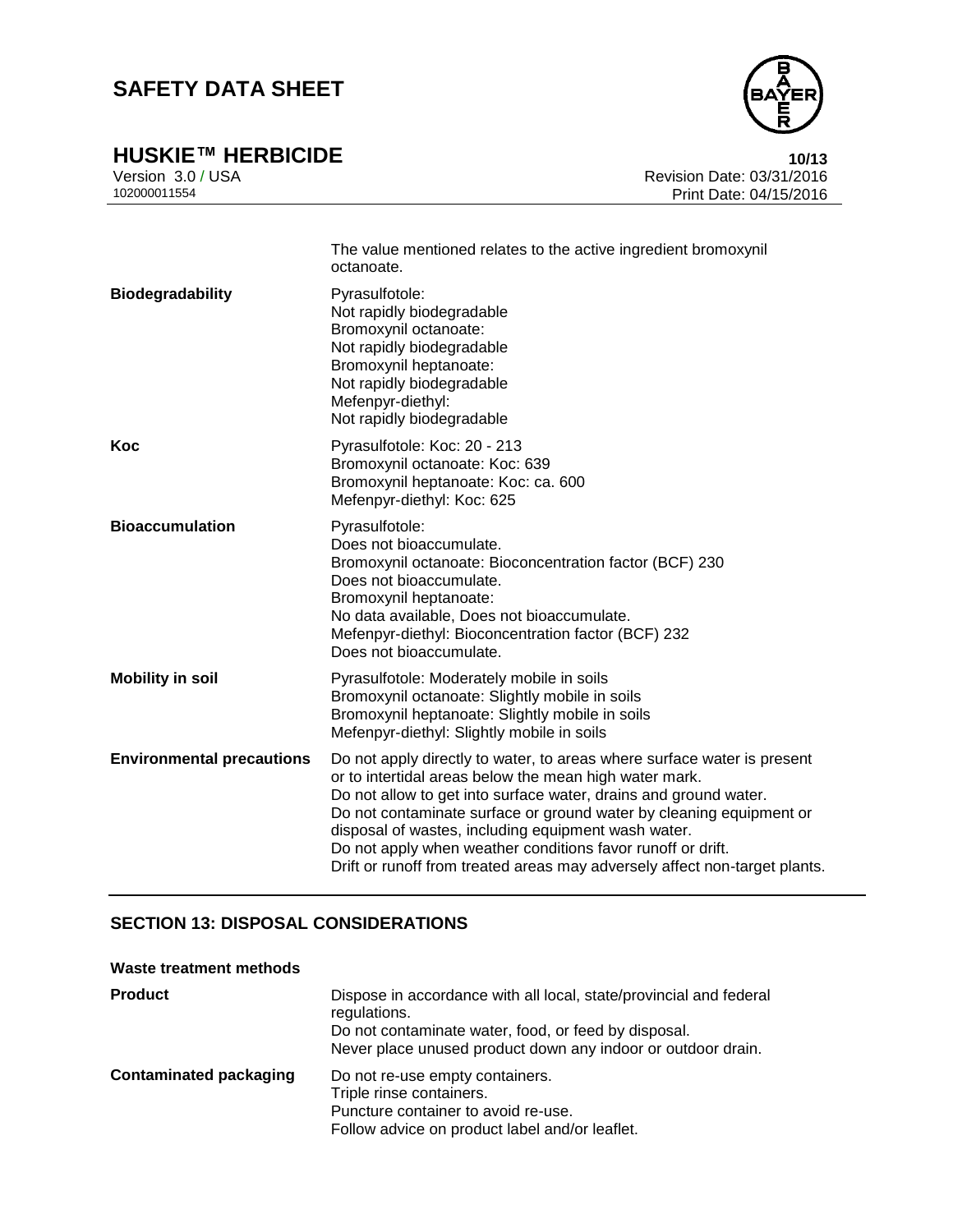

**HUSKIE™ HERBICIDE 11/13**

Version 3.0 / USA Revision Date: 03/31/2016 Print Date: 04/15/2016

**RCRA Information** Characterization and proper disposal of this material as a special or hazardous waste is dependent upon Federal, State and local laws and are the user's responsibility. RCRA classification may apply.

### **SECTION 14: TRANSPORT INFORMATION**

| 49CFR                    |                                                                                |
|--------------------------|--------------------------------------------------------------------------------|
| NA-Number                | 1993                                                                           |
| Packaging group          | Ш                                                                              |
| Marine pollutant         | Marine pollutant                                                               |
| Proper shipping name     | COMBUSTIBLE LIQUID, N.O.S.<br>(BROMOXYNIL, PETROLEUM DISTILLATES, NAPHTHALENE) |
| <b>RQ</b>                | Reportable Quantity is reached with 1,964 lb of product.                       |
| <b>IMDG</b>              |                                                                                |
| UN number                | 3082                                                                           |
| Class                    | 9                                                                              |
| Packaging group          | Ш                                                                              |
| Marine pollutant         | <b>YES</b>                                                                     |
| Proper shipping name     | ENVIRONMENTALLY HAZARDOUS SUBSTANCE, LIQUID,<br>N.O.S.                         |
|                          | (BROMOXYNIL, PETROLEUM DISTILLATES SOLUTION)                                   |
| <b>IATA</b>              |                                                                                |
| UN number                | 3082                                                                           |
| Class                    | 9                                                                              |
| Packaging group          | Ш                                                                              |
| Environm. Hazardous Mark | <b>YES</b>                                                                     |
| Proper shipping name     | ENVIRONMENTALLY HAZARDOUS SUBSTANCE, LIQUID,<br>N.O.S.                         |
|                          | (BROMOXYNIL, PETROLEUM DISTILLATES SOLUTION)                                   |
|                          |                                                                                |

This transportation information is not intended to convey all specific regulatory information relating to this product. It does not address regulatory variations due to package size or special transportation requirements.

Freight Classification: COMPOUNDS, TREE OR WEED KILLING, N.O.I. other than poison, HAVING A DENSITY OF 20 LBS OR GREATER PER CUBIC FOOT

### **SECTION 15: REGULATORY INFORMATION**

| <b>EPA Registration No.</b>   | 264-1023 |               |
|-------------------------------|----------|---------------|
| <b>US Federal Regulations</b> |          |               |
| <b>TSCA list</b>              |          |               |
| Bromoxynil octanoate          |          | 1689-99-2     |
| Naphthalene                   |          | $91 - 20 - 3$ |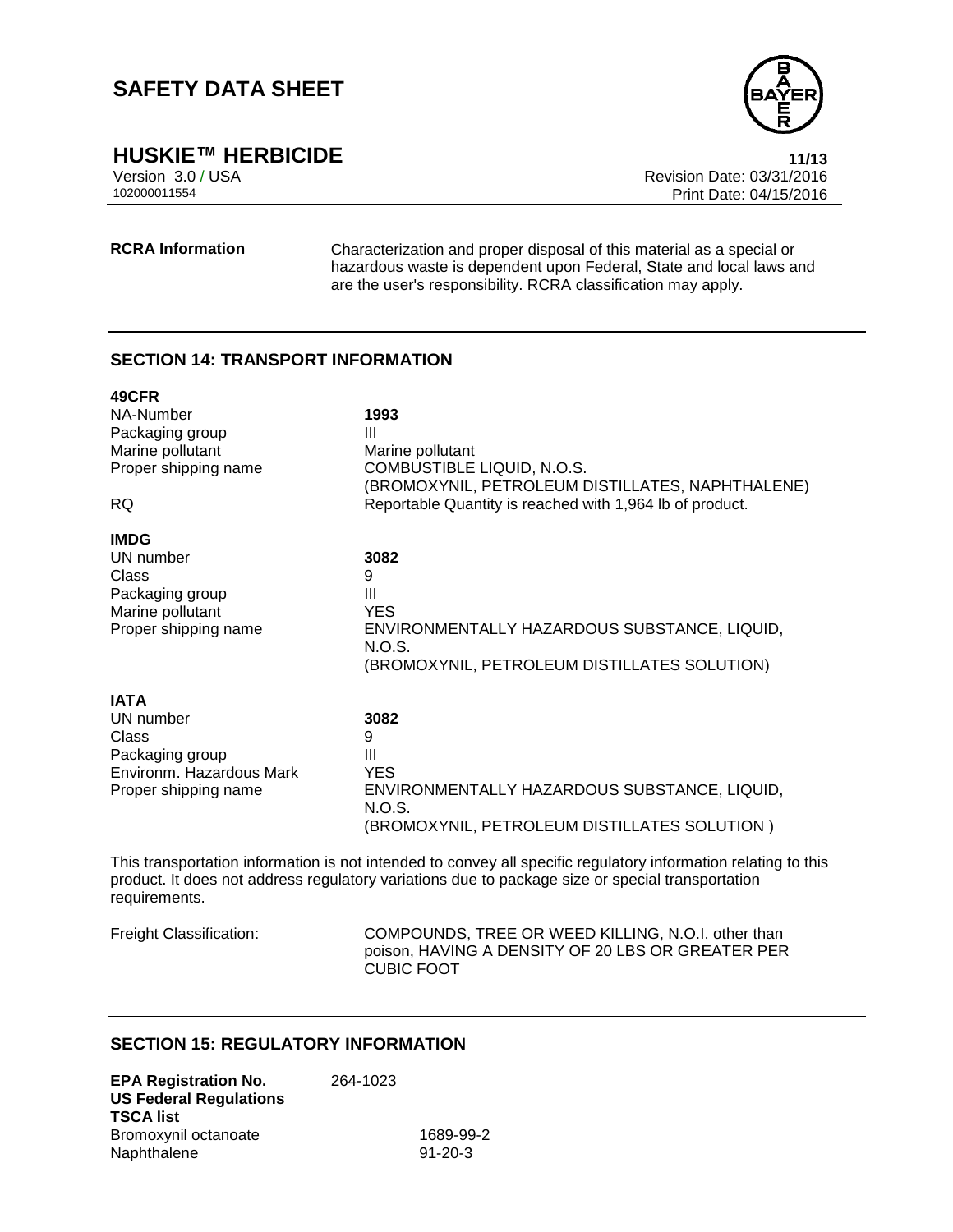

**HUSKIE™ HERBICIDE**<br>Version 3.0 / USA **12/13**<br>Revision Date: 03/31/2016 Version 3.0 / USA Revision Date: 03/31/2016 Print Date: 04/15/2016

| US. Toxic Substances Control Act (TSCA) Section 12(b) Export Notification (40 CFR 707, Subpt D)<br>None.<br><b>SARA Title III - Section 302 - Notification and Information</b><br>None.                                                                                                                                                                                                                                                                                                |                            |                                  |         |
|----------------------------------------------------------------------------------------------------------------------------------------------------------------------------------------------------------------------------------------------------------------------------------------------------------------------------------------------------------------------------------------------------------------------------------------------------------------------------------------|----------------------------|----------------------------------|---------|
| <b>SARA Title III - Section 313 - Toxic Chemical Release Reporting</b><br>Bromoxynil octanoate<br>Naphthalene<br><b>US States Regulatory Reporting</b>                                                                                                                                                                                                                                                                                                                                 | 1689-99-2<br>$91 - 20 - 3$ |                                  |         |
| <b>CA Prop65</b><br>This product contains a chemical known to the State of California to cause cancer.<br>Naphthalene                                                                                                                                                                                                                                                                                                                                                                  | $91 - 20 - 3$              |                                  |         |
| This product contains a chemical known to the State of California to cause birth defects or other<br>reproductive harm.                                                                                                                                                                                                                                                                                                                                                                |                            |                                  |         |
| Bromoxynil octanoate                                                                                                                                                                                                                                                                                                                                                                                                                                                                   | 1689-99-2                  | Developmental toxin.             |         |
| <b>US State Right-To-Know Ingredients</b><br>Bromoxynil octanoate<br>Naphthalene                                                                                                                                                                                                                                                                                                                                                                                                       | 1689-99-2<br>$91 - 20 - 3$ | NJ, RI<br>CA, CT, IL, MN, NJ, RI |         |
| <b>Canadian Regulations</b><br><b>Canadian Domestic Substance List</b><br>None.                                                                                                                                                                                                                                                                                                                                                                                                        |                            |                                  |         |
| <b>Environmental</b><br><b>CERCLA</b>                                                                                                                                                                                                                                                                                                                                                                                                                                                  |                            |                                  |         |
| Naphthalene<br><b>Clean Water Section 307 Priority Pollutants</b>                                                                                                                                                                                                                                                                                                                                                                                                                      | $91 - 20 - 3$              |                                  | 100 lbs |
| Naphthalene<br>Safe Drinking Water Act Maximum Contaminant Levels                                                                                                                                                                                                                                                                                                                                                                                                                      | $91 - 20 - 3$              |                                  |         |
| Naphthalene                                                                                                                                                                                                                                                                                                                                                                                                                                                                            | $91 - 20 - 3$              |                                  |         |
| <b>EPA/FIFRA Information:</b><br>This chemical is a pesticide product registered by the Environmental Protection Agency and is subject to<br>certain labeling requirements under federal pesticide law. These requirements differ from the classification<br>criteria and hazard information required for safety data sheets, and for workplace labels of non-pesticide<br>chemicals. Following is the hazard information required on the pesticide label:<br>Signal word:<br>Warning! |                            |                                  |         |

**Hazard statements:** May be fatal if swallowed. Harmful if inhaled or absorbed through skin. Moderate eye irritation. Avoid contact with skin, eyes and clothing. Avoid breathing spray mist.

### **SECTION 16: OTHER INFORMATION**